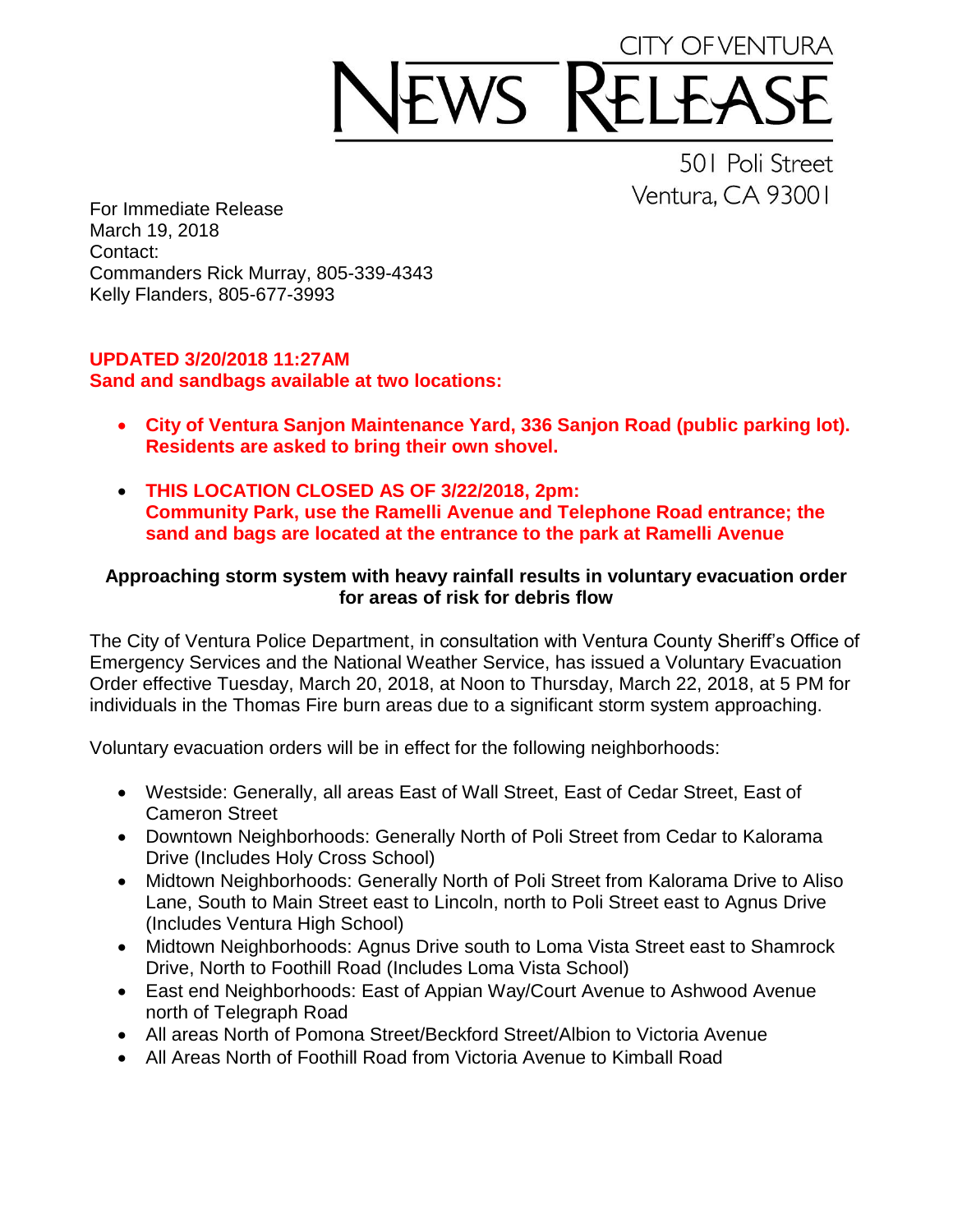To determine if a residence is in the evacuation boundaries visit

[www.vcemergency.com/zone-2](http://www.vcemergency.com/zone-2) and input your address in the search bar on the map. Voluntary evacuation orders are issued when residents should begin preparing for a potential mandatory evacuation order to be issued. Advance measures should be taken to prepare and prevent harm to individuals with mobility issues.

A strong storm system will bring moderate and heavy rains beginning in the afternoon on Tuesday, March 20 through the evening on Thursday, March 22. The National Weather Service anticipates a steady, 48-hour rain event with the heaviest rains Wednesday evening through Thursday morning. Peak rainfall rates have the potential to be 0.50-0.75 inches per hour. This storm will bring the potential for flash flooding and mud and debris flows in the Thomas fire burn areas; motorists may experience possible road closures.

Residents are encouraged to prepare for heavy rain and take precautions; please consider altering your travel and commuting plans.

The City of Ventura has established evacuation maps to assist residents with the best route to take during an emergency evacuation. The maps can be viewed on the City's website at [www.cityofventura.ca.gov.](http://www.cityofventura.ca.gov/)

Free sand and sandbags are available for city of Ventura residents (while supplies last) at the following location:

- City of Ventura Sanjon Maintenance Yard, 336 Sanjon Road (public parking lot). Residents are asked to bring their own shovel.
- **Community Park, use the Ramelli Avenue and Telephone Road entrance; the sand and bags are located at the entrance to the park at Ramelli Avenue** Residents are asked to bring their own shovel.

Arroyo Verde Park will be closed for the duration of the storm. Grant Park is currently closed due to damage from the Thomas Fire. Any additional City of Ventura facility closures will be posted on the City's website.

It is never safe to drive or walk into flood waters. A mere 6 inches of fast-moving flood water can knock over an adult. It takes just 12 inches of rushing water to carry away a small car, while 2 feet of rushing water can carry away most vehicles. When flooded turn around don't drown.

Public Works crews have been, and continue to be, out in the community inspecting and cleaning catch basins to ensure debris basins and flood channels are clear. Properties near a burn area remain at increased risk for flooding, erosion and debris flow. The City encourages you to talk to your neighbors who may not be aware of potential hazards. Residents can visit [www.vcemergency.com](http://www.vcemergency.com/) to view an interactive map and better understand the hazards they face.

Community members are encouraged to stay informed through official sources: